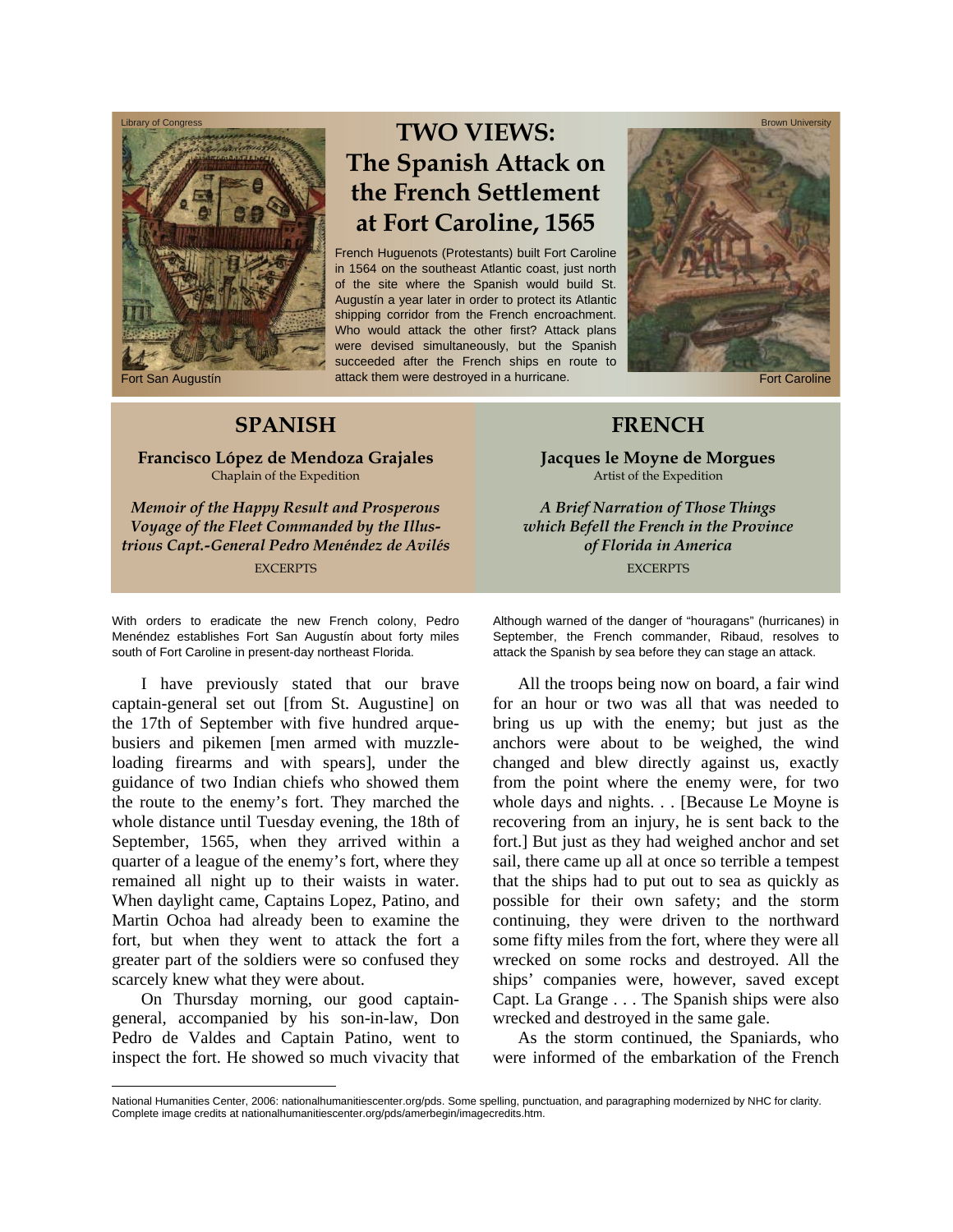

*A General Map of the Southern British Colonies in America*, 1776, details



St. Augustin and, about thirty-five miles north, the St. Johns River, site of Fort Caroline

he did not seem to have suffered by any of the hardships to which he had been exposed, and seeing him march off so brisk, the others took courage, and without exception followed his example.

 It appears the enemy did not perceive their approach until the very moment of the attack, as it was very early in the morning and had rained in torrents. The greater part of the soldiers of the fort forces, suspected, what was not so very far from the truth, that the troops had been cast away and destroyed in it, and fancied that they could easily take our fort. Although the rains continued as constant and heavy as if the world was to be again overwhelmed with a flood, they set out and marched all night towards us. On our part, those few who were able to bear arms were that same night on guard; for, out of about a hundred and fifty persons remaining in the fort, there were scarcely twenty in a serviceable condition since Ribaud, as before mentioned, had carried off with him all the able soldiers except fourteen or fifteen who were sick or mutilated, or wounded in the campaign against [Indian chief] Outina. All the rest were either servants or mechanics who had never even heard a gun fired, or king's commissaries better able to handle a pen than a sword; and, besides, there were some women whose husbands, most of them, had gone on board the ships.  $\ldots$ 

 When the day broke, nobody being seen about the fort, M. de la Vigne, who was the officer of the guard, pitying the drenched and exhausted condition of the men, who were worn out with long watching, permitted them to take a little rest; but they had scarcely had time to go to their quarters and lay aside their arms when the Spaniards, guided by a Frenchman named François Jean, who had seduced some of his messmates along with him, attacked the fort at the double quick in three places at once, penetrated the works without resistance and, getting possession of the place of arms [armory], drew up their force there. Then parties searched the soldiers' quarters, killing all whom they found, so that awful outcries and groans arose from those who were being slaughtered.

 . . . [O]n coming in from my watch, I laid down my arquebus [firearm], and, all wet through as I was, I threw myself into a hammock which I had slung up after the Brazilian fashion, hoping to get a little sleep. But on hearing the outcries, the noise of weapons, and the sound of blows, I jumped up again, and was going out of the house to see what was the matter, when I met in the very

<sup>1</sup> –Full text of Mendoza Grajales, *Relacion de la Jornada de Pedro Menendez de Aviles en la Florida*, Engl. ed., 1875, in Early Americas Digital Archive at mith2.umd.edu/eada/html/display.php?docs=lopez\_de\_mendoza\_ staugustine.xml, and from the Library of Congress at hdl.loc.gov/loc.gdc/gcfr. 0018\_0209.

<sup>–</sup>Full text of Le Moyne, *Brevis narratio eorum quae in Florida Americae . .* . , 1591; Engl. ed., 1875, in University of Florida Digital Collections at www.uflib.ufl.edu/ufdc2/UF00025242\_00001.html.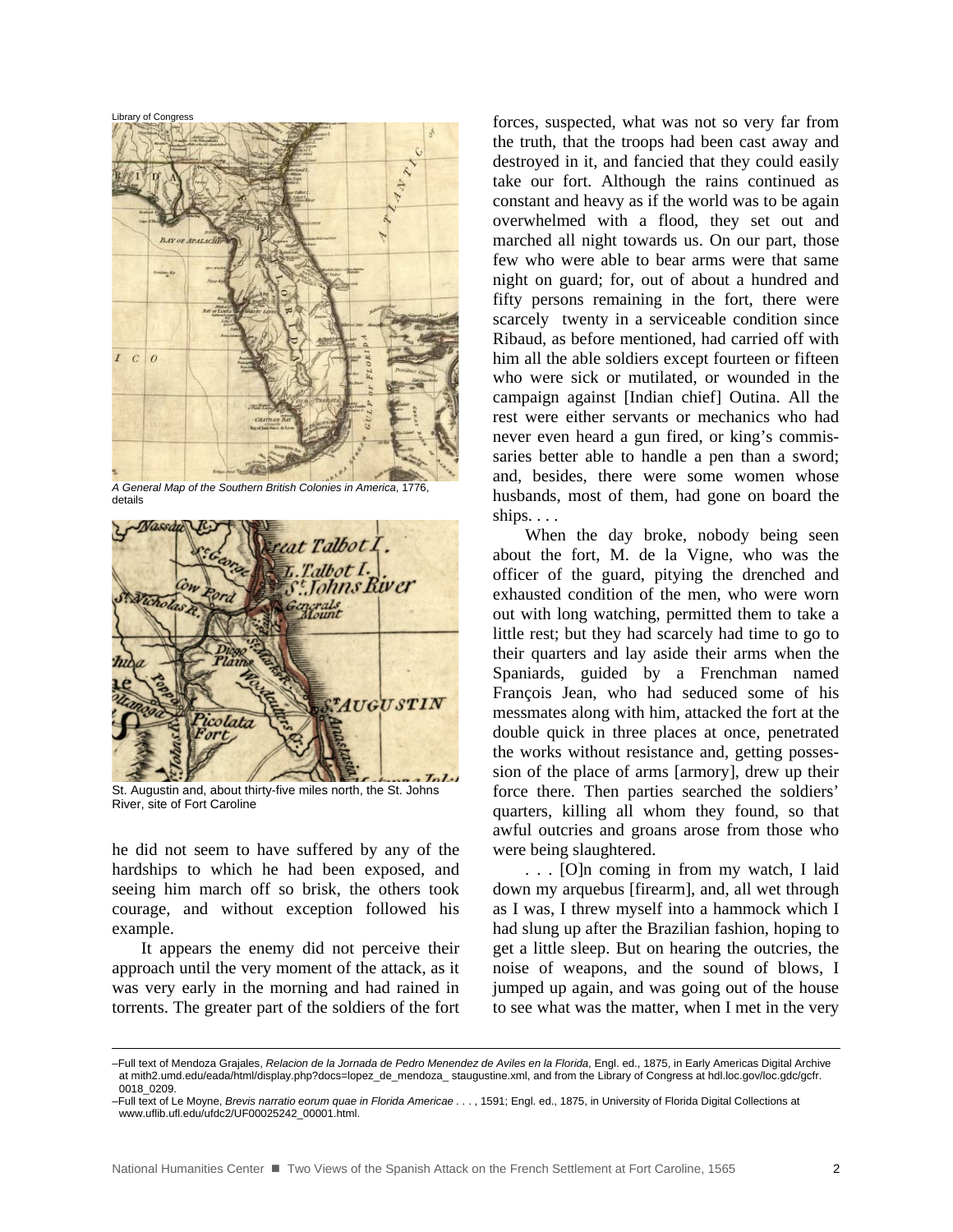were still in bed. Some arose in their shirts, and others, quite naked, begged for quarters [mercy]; but, in spite of that, more than one hundred and forty were killed. A great Lutheran cosmographer and magician was found among the dead. The rest, numbering about three hundred, scaled the walls, and either took refuge in the forest or on their ships floating in the river, laden with treasures; so that in an hour's time the fort was in our possession, without our having lost a single man, or even had one wounded.

 There were six vessels on the river at the time. They took one brig, and an unfinished galley and another vessel, which had been just discharged of a load of rich merchandise, and sunk. These vessels were placed at the entrance to the bar to blockade the harbor, as they expected we would come by sea. Another, laden with wine and merchandise, was near the port. She refused to surrender, and spread her sails, when they fired on her from the fort, and sunk her in a spot where neither the vessel nor cargo will be lost.<sup>[1](#page-2-0)</sup>

 The taking of this fort gained us many valuable objects, namely, two hundred pikes, a hundred and twenty helmets, a quantity of arquebuses and shields, a quantity of clothing, linen, fine cloths, two hundred tons of flour, a good many barrels of biscuit, two hundred bushels of wheat, three horses, four asses, and two she-asses, hogs, tallow, books, furnace, flour-mill, and many other things of little value. But the greatest advantage of this victory is certainly the triumph which our Lord has granted us, and which will be the means of the holy Gospel being introduced into this country, a thing necessary to prevent the loss of many souls.

<span id="page-2-0"></span> On Monday, the 24th September, 1565, at the vesper hour, our captain-general arrived [at Fort San Augustín] with fifty foot-soldiers. He was very tired, as well as those who accompanied him. As soon as I learned that he was coming, I ran to my room, put on a new cassock, the best I possessed, and a surplice; and, taking a crucifix in my hand, I went a certain distance to receive him before he arrived in port; and he, like a gentleman and a Christian, knelt, as well as all those who came with him, and returned a thousand thanks for the great favors he had received from God. My companions and I walked ahead in a procession, singing the *Te Deum laudamus* [Catholic hymn] so that our meeting was one of the greatest joy.

doorway two Spaniards with their swords drawn, who passed on into the house without accosting me, although I brushed against them. When, however, I saw that nothing was [to be seen] except slaughter and that the [armory] itself was held by the Spaniards, I turned back at once and made for one of the embrasures [narrow opening in the fort wall], where I knew I could get out. [There] I found five or six of my fellow soldiers lying dead, among whom were two that I recognized, La Gaule and Jean du Den.

Le Moyne and several other Frenchmen escape to the woods. After four depart for an Indian village, Le Moyne's remaining companion decides to surrender to the Spanish.

 . . . In order to see what should happen to him, I got up to a height nearby and watched. As he came down from the high ground, the Spaniards saw him and sent out a party. As they came up to him, he fell on his knees to beg for his life. They, however, in a fury cut him to pieces, and carried off the dismembered fragments of his body on the points of their spears and pikes. I hid myself in the woods where, having gone about a mile, I came upon a Frenchman of Rouen, La Crete by name, a Belgian called Elie des Planques, and M. de Laudonnière's maid-servant, who was wounded in the breast. We made our way towards the open meadows along the seashore . . . [W]e travelled in water more than waistdeep for two days and two nights through swamps and reeds . . . before we could get sight of the two vessels. On the third day, by the blessing of God, and with the help of the sailors, we got safe on board.

Le Moyne and his fellow survivors decide their best option is to return to France. Other shipwrecked survivors, led by the commander Ribaud, decide to return to the fort. On seeing the Spanish flag flying over the fort, they surrender and hope their lives will be spared. Le Moyne recounts their surrender as he heard of it from a sailor who escaped their fate.

 . . . [It] was decided to send some messenger to the fort to learn something of the intentions of the Spaniards, and what disposal had been made of the Frenchmen left in the fort. The Spaniards, on seeing them, came in a boat to the other bank of the river and held a parley with our men. The French asked what had become of the men left in the fort. The Spaniards replied that their commander, who was a humane and clement person, had sent them all to France in a large ship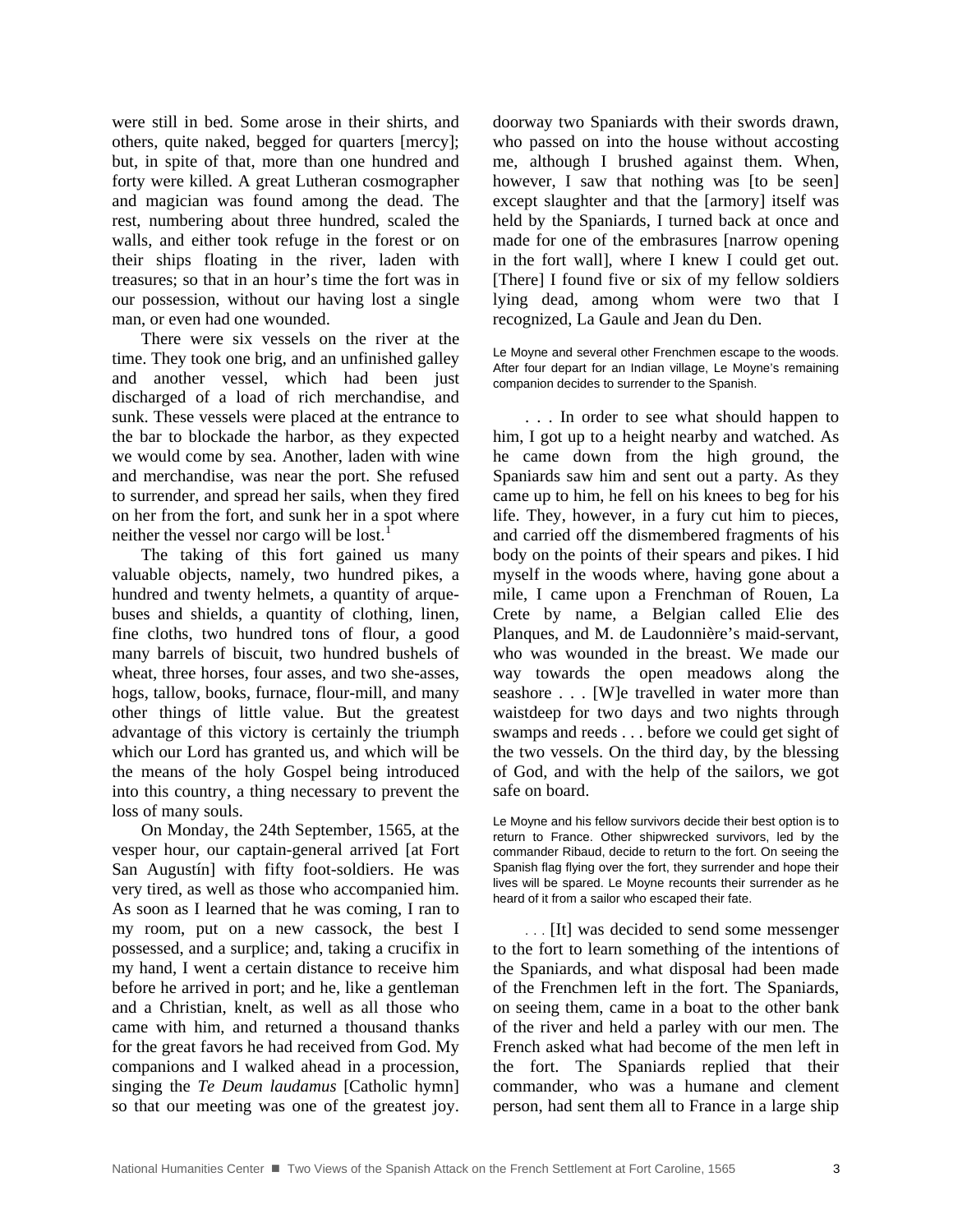Our general's zeal for Christianity is so great that all his troubles are but repose for his mind. I am sure that no merely human strength could have supported all that he has suffered, but the ardent desire which he has to serve our Lord in destroying the Lutheran heretics, the enemies of our holy Catholic religion, causes him to be less sensible of the ills he endured.

 On Friday, the 28th September, and while the captain-general was asleep, resting after all the fatigues he had passed through, some Indians came to the camp, and made us understand, by signs, that on the coast towards the south there was a French vessel which had been wrecked. Immediately our general directed the admiral to arm a boat, take fifty men, and go down the river to the sea, to find out what was the matter. . . [H]e commanded me and the captains who remained at the port to accompany him. He said there should be in all twelve men to go in the boat, and two of them Indians, who would serve as guides.

 We set off immediately to descend the river to the sea, in search of the enemy; and to get there, we had to march more than two leagues through plains covered with brush, often up to our knees in water, our brave general always leading the march. When we had reached the sea, we went about three leagues along the coast in search of our comrades. It was about ten o'clock at night when we met them, and there was a mutual rejoicing at having found each other. Not far off, we saw the camp fires of our enemies, and our general ordered two of our soldiers to go and reconnoiter them, concealing themselves in the bushes, and to observe well the ground where they were encamped, so as to know what could be done.

 About two o'clock the men returned, saying that the enemy was on the other side of the river, and that we could not get at them. Immediately the general ordered two soldiers and four sailors to return to where we had left the boats, and bring them down the river, so that we might pass over to where the enemy was; then he marched his troops forward to the river, and we arrived before daylight. We concealed ourselves in a hollow between the sand-hills, with the Indians who were with us; and when it became light, we saw a great many of the enemy go down to the river to get shell-fish for food. Soon after, we saw a flag hoisted, as a war-signal. Our general, who was

abundantly supplied, and that they might say to Ribaud that he and his men should be used [treated] equally well. The French returned with this message. Ribaud, on hearing it, believed too hastily this story about his men having been sent back to France, and summoned another council. Here most of the soldiers began at once to cry out, "Let us go, let us go! What is to hinder our going over to them at once? Even if they should put us to death, is it not better to die outright than to endure so many miseries? There is not one of us who has not experienced a hundred deaths while we have been making this journey!" Others, more prudent, said they could never put faith in Spaniards; for, they urged, if there were no other reason than the hatred which they bear to us on account of our religion, they assuredly will not spare us.

 Ribaud, however, perceiving that most were of his mind—that it was best to surrender to the Spaniards—decided to send La Caille in to the Spanish commander with orders, if the latter should seem inclined to clemency, to ask in the name of the lieutenant of the king of France for a safe conduct [passage, to France], and to announce that if the Spanish leader would make oath to spare all their lives, they would come in and throw themselves at his feet.

 The greater part of the company assented to this, and La Caille was accordingly sent; who, coming to the fort, was taken before the commander and, throwing himself at his feet, delivered his message. . . . [The Spanish commander agrees to spare the Frenchmen's lives if they surrender.]

 Ribaud . . . gave orders to proceed, and with all his company came down to the bank of the river near the fort. Upon being seen by the Spanish sentinels, they were taken over in boats. Ribaud himself, and D'Ortigny, Laudonnière's lieutenant, were first led into the fort by themselves. The rest were halted about a bowshot from the fort and were all tied up in fours, back to back, from which, and other indications, they quickly perceived that their lives were lost.

 Ribaud asked to see the governor, to remind him of his promise, but he spoke to deaf ears. D'Ortigny, hearing the despairing cries of his men, appealed to the oath which had been taken, but they laughed at him. As Ribaud insisted on his application, a Spanish soldier finally came in and